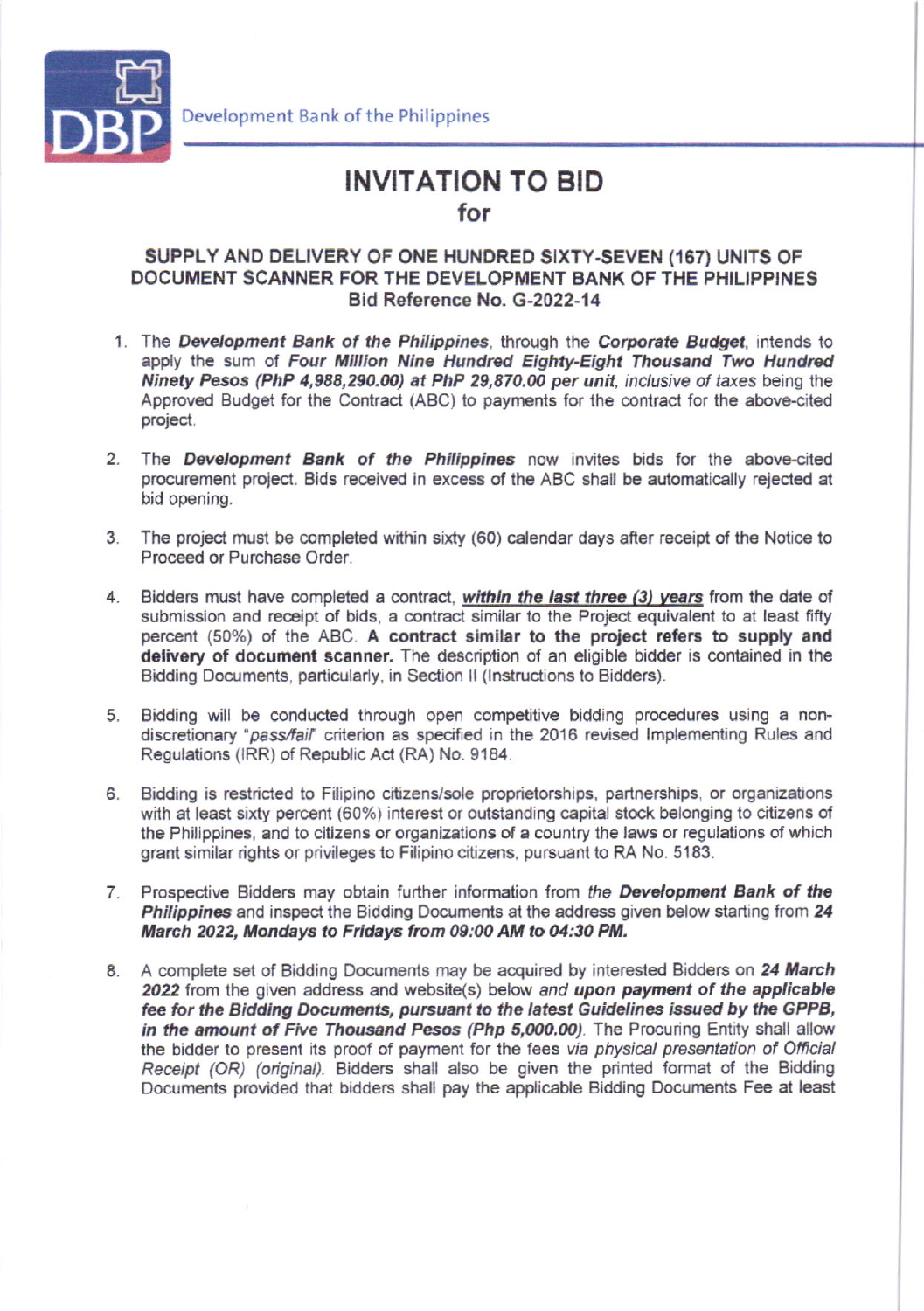the day before the deadline for submission of their bids. Bidders may also opt to pay electronically through our online payment facility.

> BAC Secretariat Unit - Procurement and Inventory Management Department (PIMD), 6th Floor, Development Bank of the Philippines (DBP)-Head Office, Sen. Gil Puyat Ave., cor. Makati Ave., Makati City

## 9. Following are the schedule of bidding activities:

| Particulars                                                                         | Date                                                                                            | Venue                                                         |
|-------------------------------------------------------------------------------------|-------------------------------------------------------------------------------------------------|---------------------------------------------------------------|
| <b>Issuance and</b><br>Availability of Bidding<br>Documents                         | <b>Starting 24 March 2022</b><br>09:00 AM to 03:00 PM only<br>(excluding weekends and holidays) | 6/F BAC Secretariat,<br>DBP Head Office.<br>Makati City       |
| Pre-Bid Conference*                                                                 | 31 March 2022 (Thursday)<br>01:00 PM                                                            | 12/F Executive Staff<br>Room, DBP Head<br>Office, Makati City |
| Submission of Eligibility<br>Documents, Technical<br>and Financial<br>Proposals     | 21 April 2022 (Thursday)<br>ON OR BEFORE 09:00 AM                                               | 6/F BAC Secretariat<br>DBP Head Office,<br><b>Makati City</b> |
| <b>Opening of Eligibility</b><br>Documents, Technical<br>and Financial<br>Proposals | 21 April 2022 (Thursday)<br>09:30 AM                                                            | 12/F Executive Staff<br>Room, DBP Head<br>Office, Makati City |

\*Note: The Pre-bid Conference shall be open to all interested parties. In view of the ongoing COVID-19 pandemic, bidders may attend the Pre-bid Conference through<br>videoconferencing via Zoom Meeting App. Bidders who wish to attend/participate via Zoom Meeting must coordinate with the BAC Secretariat through email at least one (1) day before the scheduled Pre-bid Conference and provide their contact information (name of company, name of representative, email address, contact number). Bidders are advised to send their authorized technical and/or administrative representatives who will prepare the bid documents to ensure completeness and compliance of bids. Bidders are prohibited from recording (audio, video or picture format) the proceedings of the Pre-Bid Conference.

- 10. Bids must be duly received by the BAC Secretariat through (i) manual submission at the office address indicated above OR via (ii) online or electronic submission on or before deadline as specified on the above schedule. Late bids shall not be accepted.
- 11. All Bids must be accompanied by a bid security in any of the acceptable forms and in the amount stated in **ITB** Clause 14.
- 12. The Development Bank of the Philippines reserves the right to reject any and all bids, declare a failure of bidding, or not award the contract at any time prior to contract award in accordance with Sections 35.6 and 41 of the 2016 revised IRR of RA No. 9184, without thereby incurring any liability to the affected bidder or bidders.